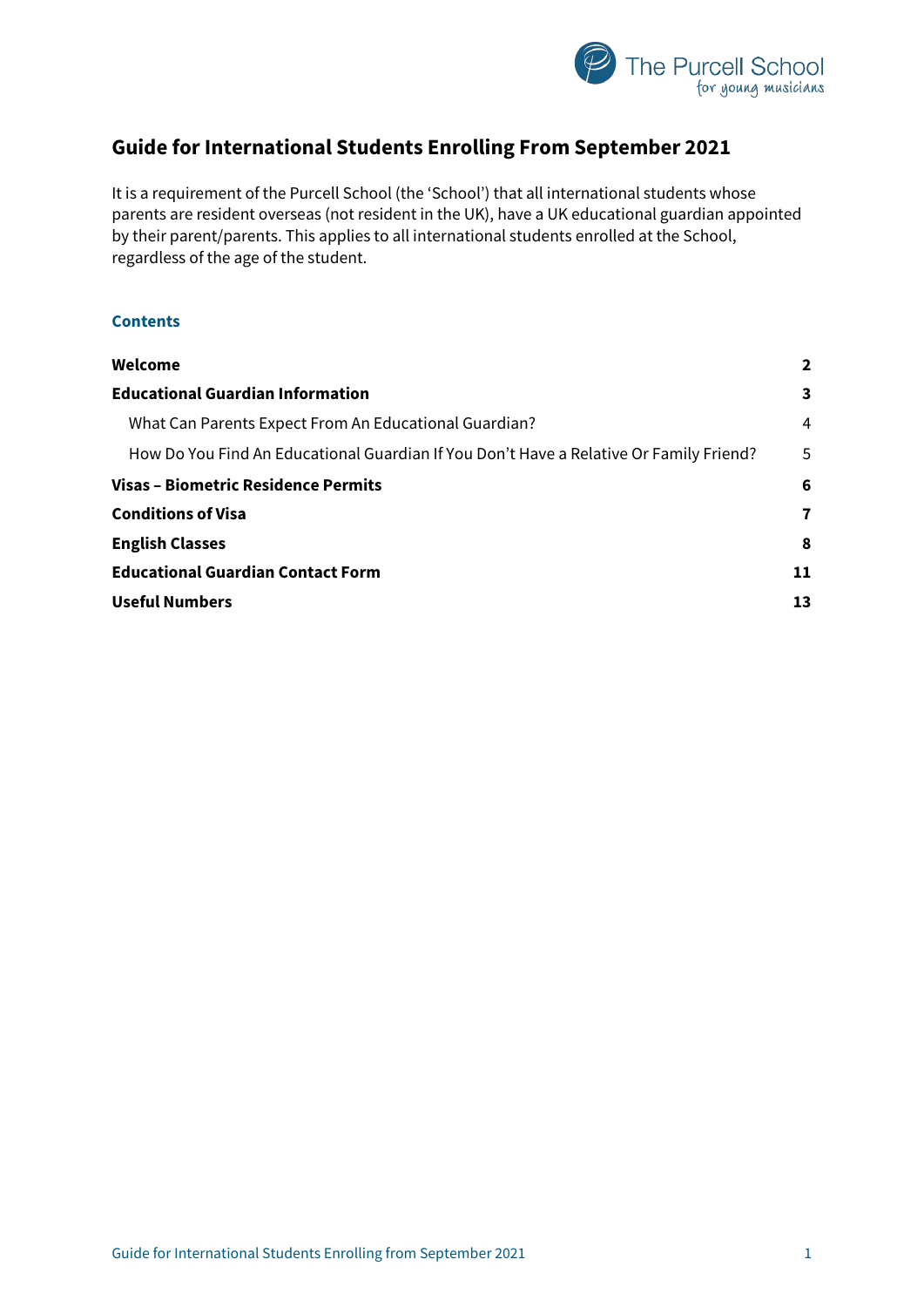

# <span id="page-1-0"></span>**Welcome**

The Purcell School welcomes all international students and trusts that students enjoy a happy and rewarding experience at the school.

The following members of staff are available, in particular, to support international students and their families.

## **Mrs Caroline Fletcher** is the **International Student Co-ordinator.** Her role is to:

- Be key contact for all international student enquiries relating to:
	- o Managing Child Student/Student visa arrangements, including issuing the CAS (Confirmation of Acceptance for Studies) and being the key link with the Home Office/UK Visas & Immigration
	- o Support with the induction for all international students when starting at the School
	- o Maintaining and overseeing all Guardian information (including educational guardians)
	- $\circ$  Liaise with houses for exeat arrangements and at the start/end, half-term for all international students
	- $\circ$  Point of contact for international students, parents and guardians (including educational guardians) for support and advice
	- o Mrs Fletcher can be contacted by email at overseas@purcell-school.org or by telephone 01923 331100.

### **Miss Kinga Kozak and Mrs Martina Swift** are the **EAL teachers**

The EAL Department aims to:

- Provide EAL classes for students based on their individual needs in one-to-one or small group lessons
- Prepare students for appropriate EAL examinations including the IGCSE in English as a Second Language and the IELTS examination
- Ensure that students at all levels work to improve their reading, writing, listening and speaking skills and that they develop their knowledge of grammar and vocabulary.
- Offer support for students coming to learn in a new country and culture

Miss Kozak can be contacted by email at [k.kozak@purcell-school.org](mailto:k.kozak@purcell-school.org) and Mrs Swift at m.swift@purcell-school.org.

**Houseparents** have overall charge of pastoral care and are responsible for:

- The safety, pastoral well-being and discipline of all students in their boarding house. Houseparents should be the first point of contact for pastoral concerns and can assist with communication with academic and music staff. Boarding House contact information can be found on page 15.
- The Director of Boarding is Kate Cayley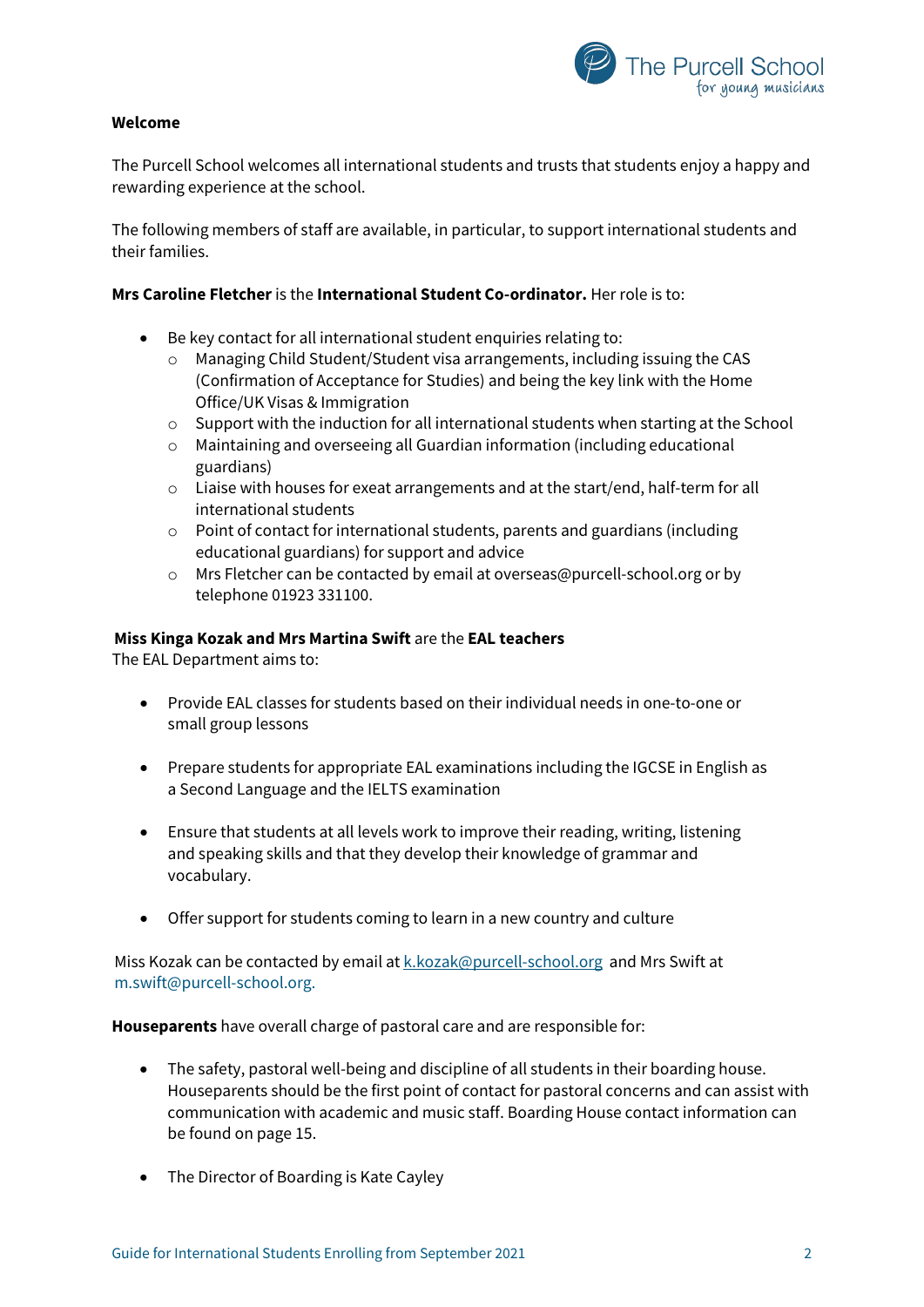

# <span id="page-2-0"></span>**Educational Guardian Information**

During their time at the School, all international students, regardless of age, must have a suitable UK educational guardian. This is a condition of the place offered to your child and you, as a parent, are responsible for appointing, and retaining, an educational guardian for the duration of your child's schooling and until their leaving date. Such arrangements must be made prior to the student's arrival in the UK. This is noted in the School's Admission Policy and Terms and Conditions, which you would have seen, and agreed to, on your child securing a place at the School.

Educational guardians play an important role in the support and care of international students who are living away from home and can assist with communication between families and the School. An educational guardian should be able to represent the parent/parents and provide a level of family interest and personal support for the child, whilst being educated away from home.

The School is unable to take on the responsibility of choosing a suitable educational guardian, nor is able to recommend educational guardians. However, there are many educational guardians and guardianship agencies that can provide students with a safe and caring environment during their stay in the UK. Such guardianship agencies may be subject to accreditation, validation and certification of the services they provide. Alternatively, parents may consider a relative or family friend suitable to be an educational guardian.

There are a number of factors parents should consider when appointing an educational guardian:

- the educational guardian should be within sufficient proximity to enable attendance at the School at short notice, in the case of emergencies. Ideally the educational guardian would be within 2 hours of travel from the School;
- the educational guardian is expected to be a permanent resident in the UK and over 24 years of age;
- the educational guardian should have availability to deal with routine events, for example Parent Consultation evenings and unexpected events such as illness. They must be able to provide the student with a safe place to live in case of illness, suspension or closure of the School due to an emergency;
- the educational guardian should have sufficient authority and reliability to ensure a balance of supervision and sanctuary for international students whilst away from home. The educational guardian must be able to provide care for the student during exeat weekends, half term and school holidays, where the student is unable to return home; and the educational guardian should have sufficient communication skills to communicate with the School and parents, and be available to contact by the parents and the School. This may include the educational guardian being fluent in English and, ideally, in the student's first language.

The School considers a suitable educational guardian to be one that has been independently assessed and accredited by a reputable independent school sector body, such as the Boarding Schools' Association.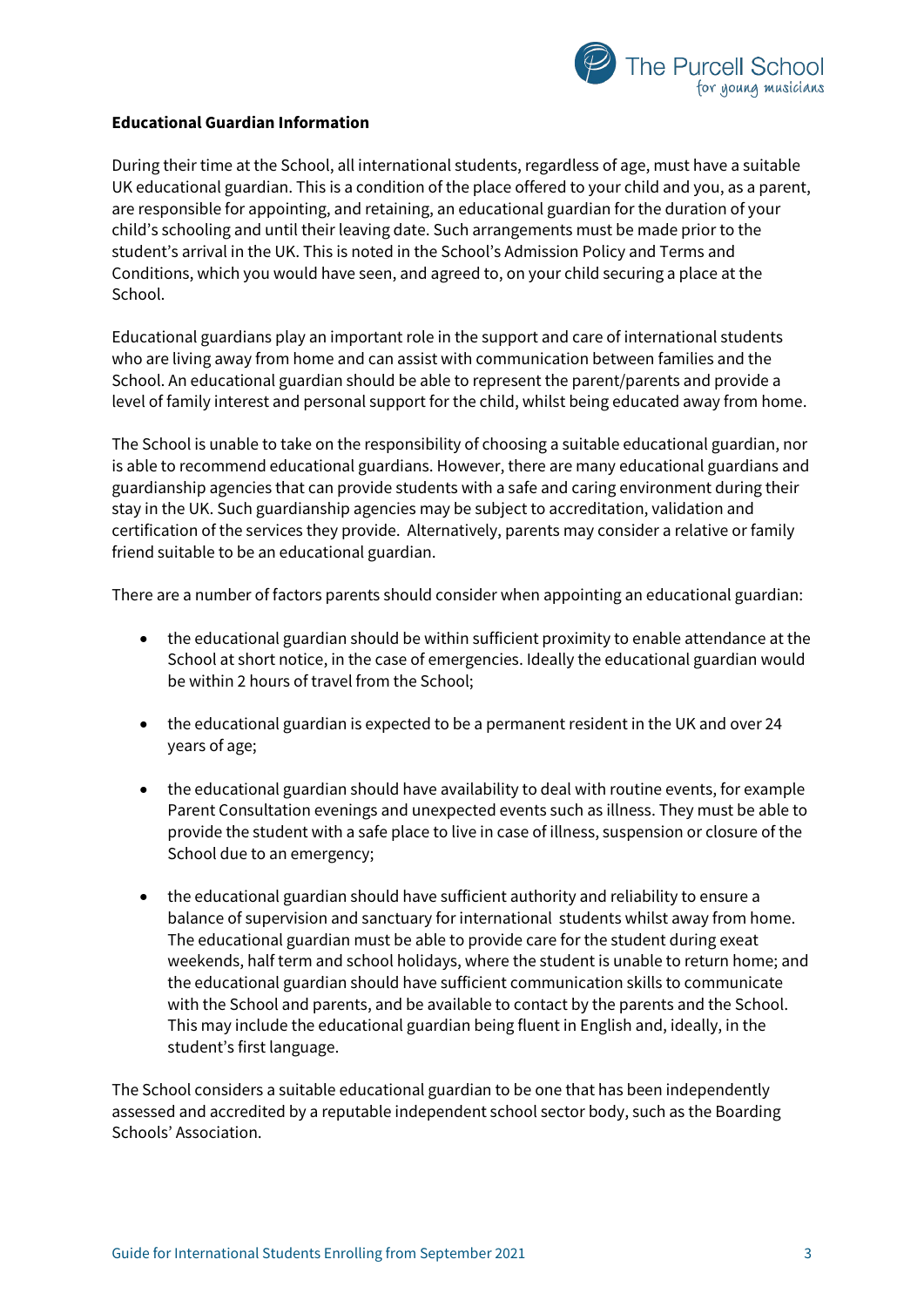

Adult siblings who are not yet 25 years of age or are still in full time education themselves are not considered to be a suitable educational guardian. Equally, anyone who is unable or unwilling to commit to the role of educational guardian are not considered suitable. It is important for parents to choose a guardian, or guardian agency, who can provide a positive working relationship between the parents, student and the School.

The School will only issue the Confirmation of Acceptance of Studies (CAS) that the student will require for their student visa application, once it has confirmation of the appointment of an educational guardian. Therefore, parents should inform the School as soon as possible, following confirmation from the School that the student has secured a place, of the appointment of the educational guardian. Contact details of the educational guardian should be given to the School at this stage. The School cannot be held responsible should parents fail to provide the information regarding the educational guardian in sufficient time to allow the School to issue the CAS and for the student to apply for, and secure, their student visa.

Parents and educational guardians must inform the School immediately if an educational guardian is out of the country or unavailable for any reason and must provide alternative arrangements that are agreed by the School. Parents and guardians must inform the School of any changes of contact information.

The Home Office requires the School to hold a full record of the destination and travel plans for student visa holders at all times when they are not in school, as the School must ensure the safety and wellbeing of students during their time in the UK. This data will be held securely and in line with our Data Protection Policy and our GDPR Student Privacy Notice.

# <span id="page-3-0"></span>**What Can Parents Expect From An Educational Guardian?**

Parents can expect the following from an educational guardian:

- to provide a safe and secure environment for the student while they are not at school or at home. For example during school holidays, when a student is unable to return to their home country, or at Exeat (weekends when the School is closed and all students return home to parents/carers or educational guardians);
- to support students and provide a level of family interest and care. This may involve attending Parent Consultation evenings, concerts and school events, if requested;
- to help with communication, if required, between parents and the School. To liaise with the School over pastoral and academic matters and to maintain regular contact with parents. Language difficulties and time differences can pose problems for parents, and guardians should help with this;
- to support parents with organising travel/transport at the beginning and end of term and to ensure that travel arrangements are communicated to the International Coordinator at least 2 weeks prior to the end of term. To escort students to and from airports and stations, if required. Please note that all students from Year 6 to (and including) Year 10 must be accompanied by an educational guardian to and from airports when departing and arriving in the UK. Term dates can be found on the School website;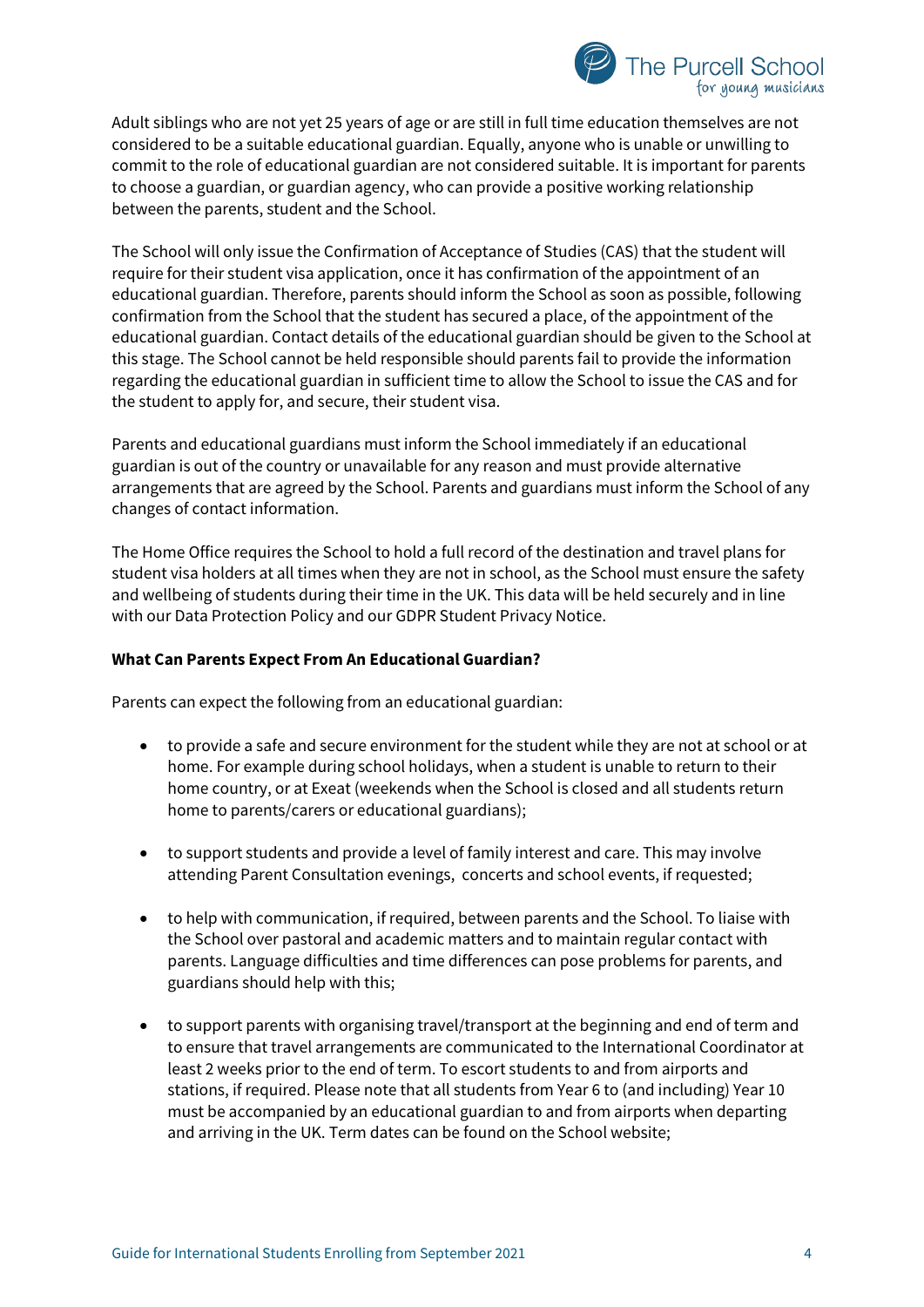

- to support the student in their music commitments including regular instrumental practice while staying with the educational guardian;
- to organise routine dental/optician appointments during holidays and weekends. All international students are registered with the local GP & Medical Centre in Bushey. This is organised by the School Nurse, who can be contacted for any medical concerns and questions; and
- to make decisions, if required, regarding emergency medical treatments and to authorise school trips and concerts.

# <span id="page-4-0"></span>**How Do You Find An Educational Guardian If You Don't Have a Relative Or Family Friend?**

The School is unable to take on the responsibility of choosing a suitable educational guardian, however there are many Guardianship companies that offer educational guardianship services for non-UK students during their schooling in the UK. . Such companies include, but are not limited to, the following:

- **AEGIS** is the Association for the Education and Guardianship of International Students. Please visit their website for a list of approved educational guardians and for further information: [http://www.aegisuk.net.](http://www.aegisuk.net/)
- **BSA** is the Boarding Schools' Association. Please visit their website for a list of approved educational guardians and for further information: [https://www.boarding.org.uk/497/about-us/bsa-certified-guardian-scheme.](https://www.boarding.org.uk/497/about-us/bsa-certified-guardian-scheme)

Please note that a 'Light' Guardianship option is not acceptable for students at the School.

### **Travel Requirements**

Term dates are listed on the School website. It is important to plan travel and school holiday arrangements well in advance. Around 3 weeks before the end of term, half term and Exeat weekend, the International Student Coordinator will email parents and guardians asking for arrangements for the holidays. It is important that these arrangements are communicated in full, including how the student will travel from School, where they are staying and with whom, flight information and return information.

The Home Office requires the School to hold a full record of the destination and travel plans for student visa holders and the School must ensure the safety and wellbeing of students during their time in the UK whilst not in School.

Each student has their own safe to enable them to keep their travel documents safe. Students can request that travel documents are securely stored in the Boarding House Office, if preferred. Students are responsible for ensuring that they have their travel documents with them when leaving the School.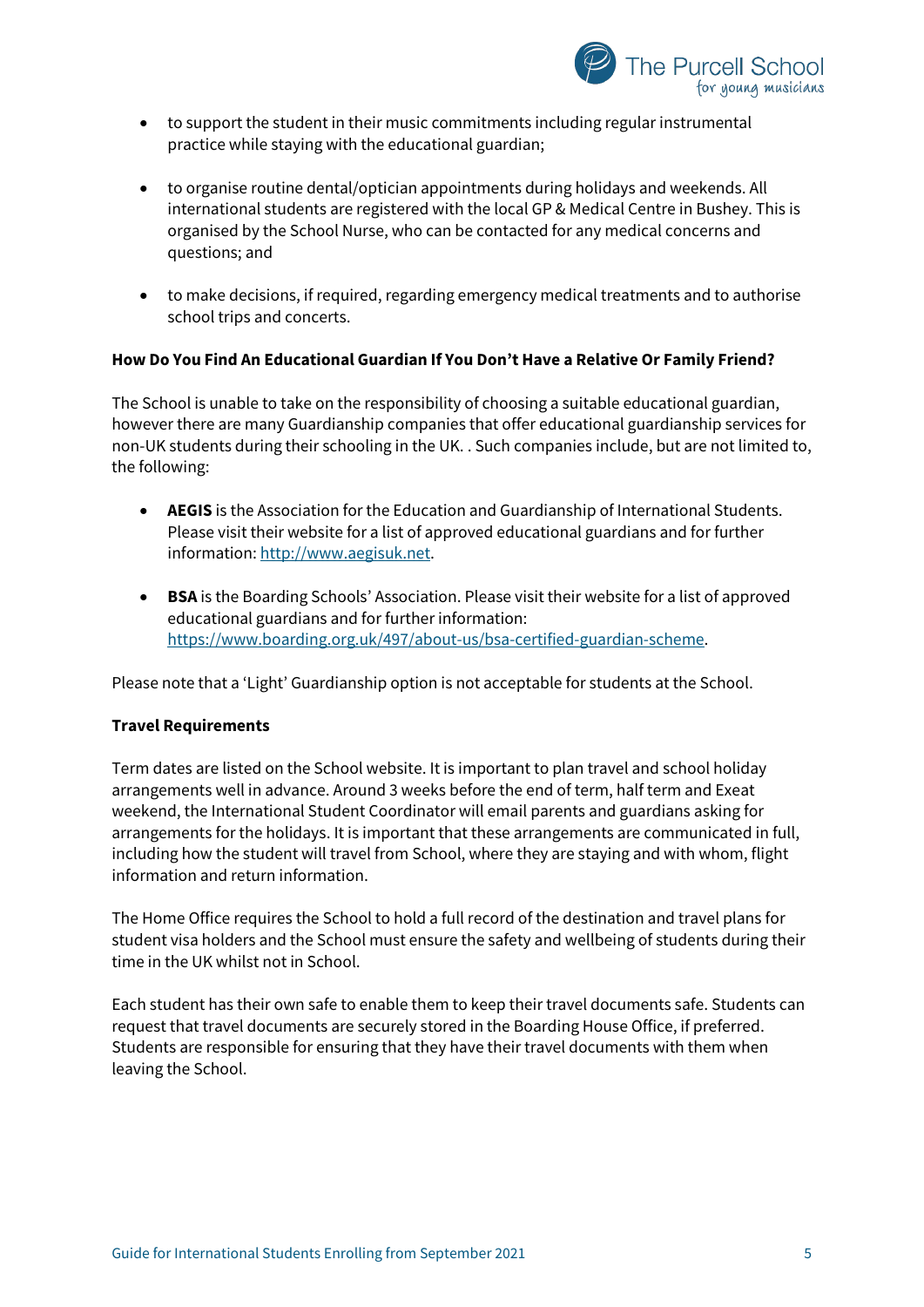

## <span id="page-5-0"></span>**Visas – Biometric Residence Permits**

The Child Student/Student visa route is for non-UK nationals aged between 4 and 17 years old who wish to study in the UK. If a child has a UK passport they will not require a visa to study in the UK. Full information on student and child student visas can be found on the UK Government website [GOV.UK.](https://www.gov.uk/child-study-visa)

## **What is a Biometric Residence Permit?**

A Biometric Residence Permit (BRP) card is the visa and is proof of the student's right to be in the UK to study. They are only issued to those studying in the UK for more than 6 months. If the student loses the BRP when they are overseas they will need to apply for another card before they can return to the UK so it is vital to keep documents safe at all times.

Parents are responsible for ensuring that requests for visa renewals are made in good time. It is important that any changes that may affect a student visa are communicated to the International Co-ordinator, including passport renewals.

The School will issue a Confirmation of Acceptance for Studies (CAS) document - the CAS reference number is needed for the visa application. To be granted a visa students need to have 70 points in total

| <b>Points Type</b> | <b>Relevant Requirements To Be Met</b>                                | <b>Number of Points</b> |
|--------------------|-----------------------------------------------------------------------|-------------------------|
| Study              | CAS requirement<br>Course requirement                                 | 50                      |
| Parental consent   | Study at an independent school<br>Aged between 4 and 17 when applying |                         |
| Financial          | Financial requirement                                                 | 20                      |

- Students will need to have their fingerprints and photograph taken at a visa application centre (VAC) as part of the application.
- If the child is 16 or 17 years old they may be asked to have an interview, either in person or on the telephone, to check that they are a genuine student.
- Once the application is successful, the child will be given a vignette valid for 30 days (Entry Clearance) which allows entry into the UK.
- The School has an ACL code which means that the BRP can be delivered to the school instead of the student having to go to the post office. The code is 3SC842. This code must be entered into the Alternative Location field on the BRP Collection page of your application. **PLEASE MAKE SURE YOU ENTER THIS CODE WHEN APPLYING FOR THE VISA SO IT CAN BE DELIVERED TO THE SCHOOL**
- Students who are 16 years old and over may need to register with the police within 7 days of arriving in the UK. The student will need to have:
	- o £34 in cash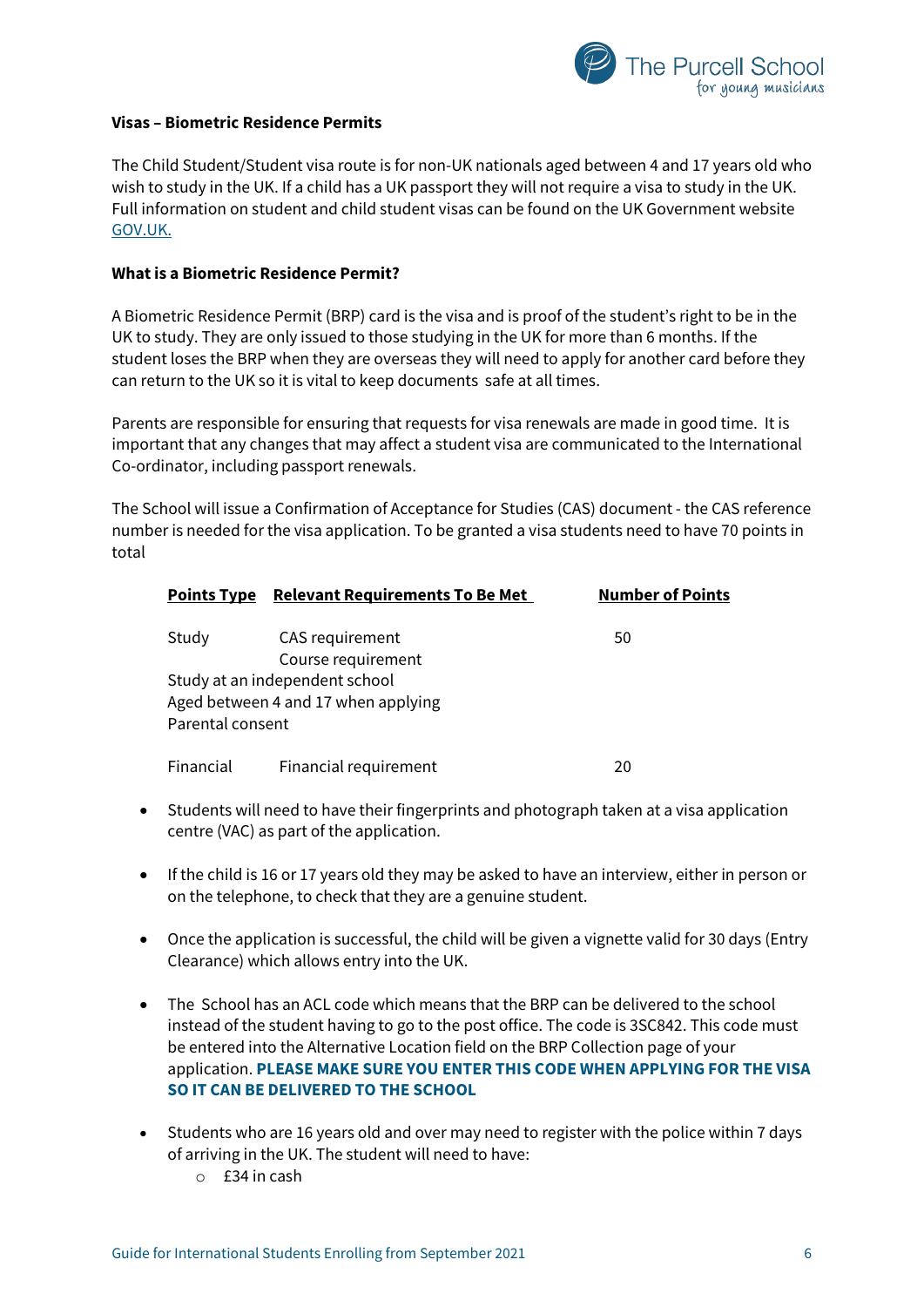

- o 2 of the same recent passport size colour photographs
- o passport with the entry visa vignette (sticker in your passport)
- o the BRP
- o the Home Office letter that approves the application for leave

**Nationalities that need to register are:** Afghanistan, Algeria, Argentina, Armenia, Azerbaijan, Bahrain, Belarus, Bolivia, Brazil, China, Colombia, Cuba, Egypt, Georgia, Iran, Iraq, Israel, Jordan, Kazakhstan, Kuwait, Kyrgyzstan, Lebanon, Libya, Moldova, Morocco, North Korea, Oman, Palestine, Peru, Qatar, Russia, Saudi Arabia, Sudan, Syria, Tajikistan, Tunisia, Turkey, Turkmenistan, United Arab Emirates, Ukraine, Uzbekistan, Yemen.

The International Student Co-ordinator will take students to the police station for registration at the beginning of the Autumn term or after arrival in the UK. Please note that students who renew their visa whilst studying at school, may need to register with the police. For more information: [www.gov.uk/register-with-the-police.](http://www.gov.uk/register-with-the-police)

#### <span id="page-6-0"></span>**Conditions of Visa**

A Child Student's independent travel to the UK is the responsibility of the Parent(s)/Guardian.

All visas and passports will be checked and copied on arrival at the School.

Parents and guardians (including educational guardians) are responsible for booking and purchasing travel tickets appropriate for the start and end of school term dates. Any requests for absence during term time must be requested by email t[o studentabsence@purcell-school.org](mailto:studentabsence@purcell-school.org) at least 14 days in advance, unless the absence is due to an emergency/health reason/travel issue. Unauthorised absences will be reported to UKVI (United Kingdom Visa & Immigration), as part of the School's Sponsorship duties.

Parents are responsible for renewal of passports and must supply the School with a copy of the student's new/updated passport. Parents are responsible for checking visa expiry dates and applying for a new visa in good time.

If the parent of an international student intends to live in the UK with their child, the School is required to hold a copy of the parents' current passport (in colour and scanned) and their UK visa, as evidence of their right to stay in the UK. This must be sent before arrival in the UK. The School Terms and Conditions includes the right for the School to terminate the contract with the parents where the student has no legal right to be in the UK.

**Where students will be studying at the School as a dependent of a UK Visa holder, or by Settlement/Indefinite Leave to Remain, the School must hold copies of the passport and visas of both student and parent.**

**If you have any queries about the visa process, please contact the International Student Coordinator, Mrs Caroline Fletcher – [overseas@purcell-school.org](mailto:overseas)**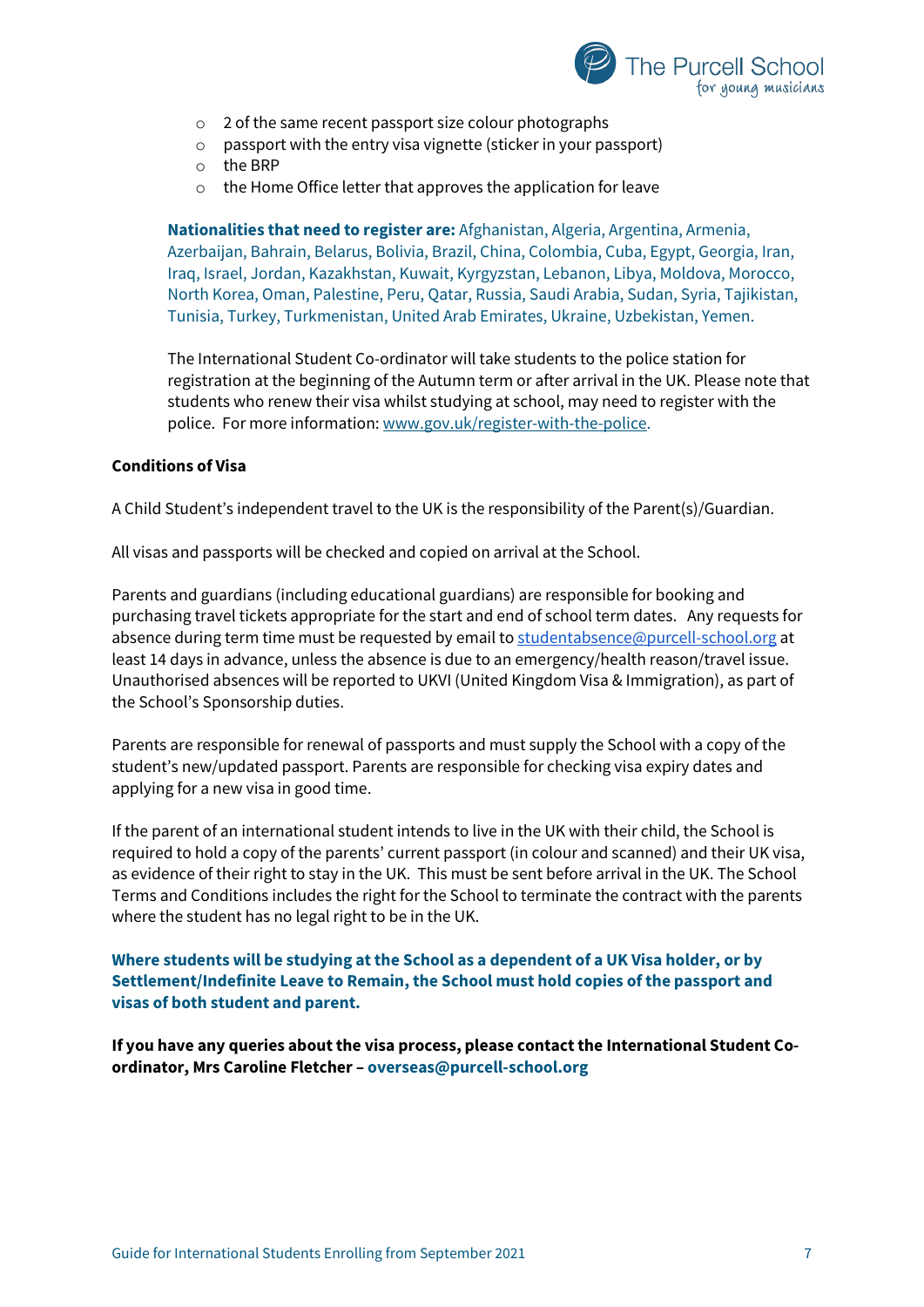

# <span id="page-7-0"></span>**English Classes**

The Purcell School is open to musically able students of all nationalities. For those for whom English is not their first language, English An Additional Language (EAL) classes are arranged by the EAL department led by Kinga Kozak and Martina Swift.

Students work to improve their reading, writing, listening and speaking skills and to develop their knowledge of grammar and vocabulary. Lessons are in small homogenous groups or one-to-one. The department's main objective is to provide a supportive environment in which students who are not native speakers of English can develop their language skills and cultural understanding.

Students are prepared for the International GCSE in English as a Second Language, which assesses speaking, reading, writing and listening at Key Stage 4 level.

At Key Stage 5, some students prepare for the Cambridge IELTS examination or TOEFL, to meet recommendations for entry to Higher Education in the UK or abroad. The exam consists of four papers: reading, writing, listening and speaking. Lessons involve practising these four skills, along with grammar and vocabulary development.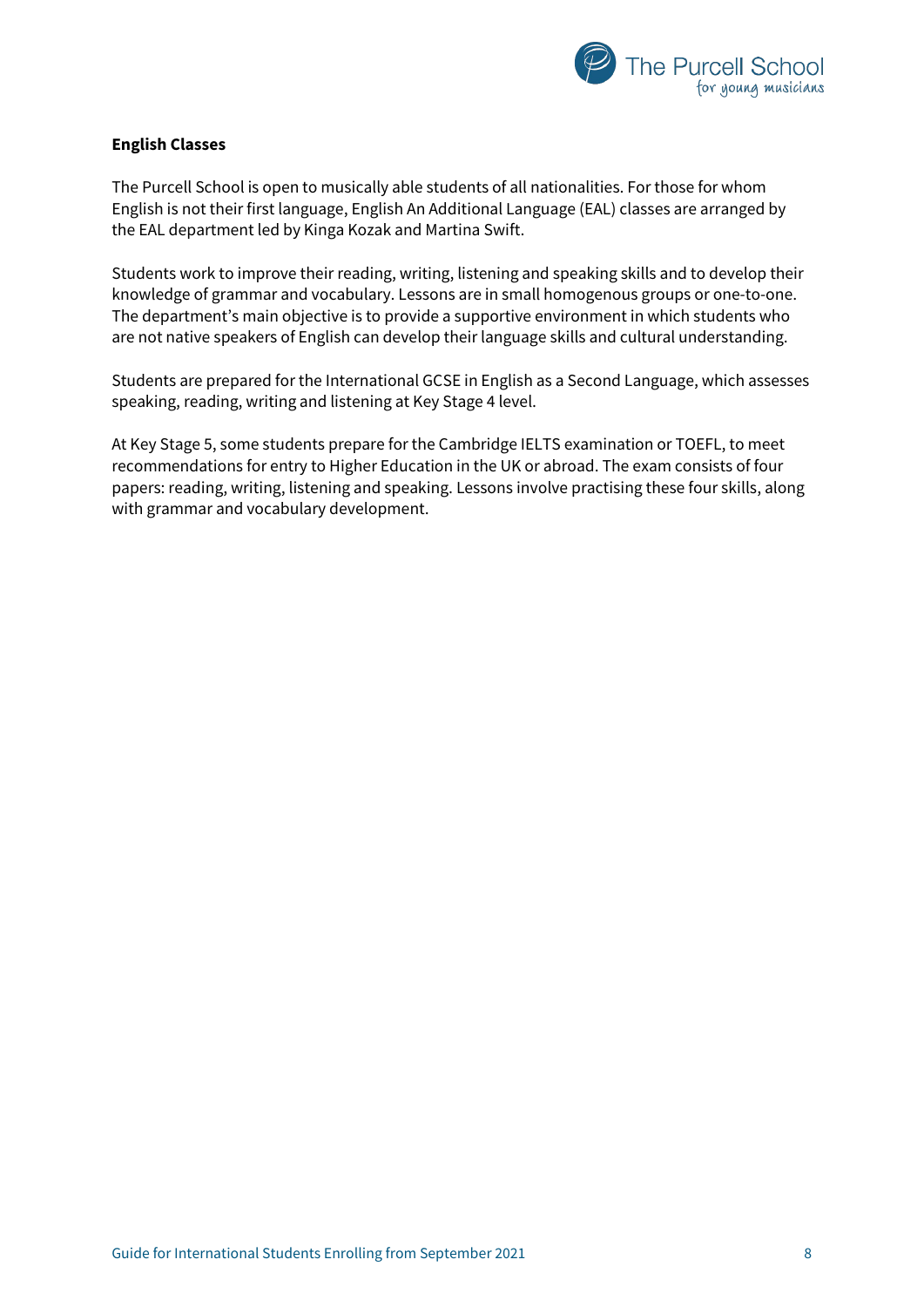

## **Parent Educational Guardian/Guardianship Agreement**

The Purcell School is required by the Department for Education and the Home Office to ensure that suitable care arrangements are in place for all international students studying at the School throughout the time they are in the UK. This includes ensuring suitable care arrangements are in place for their travel, reception when they arrive in the UK and care while in the UK (including during exeat weekends, half term and school holidays).

Students who reside outside of the UK, must have an educational guardian, appointed by their parent/parents. The educational guardian must accept parental responsibility on a temporary basis whilst the student attends the school and is far from home.

Parents are required to appoint a suitable educational guardian and should consider the factors highlighted in the 'Educational Guardian Information' section of this policy when deciding who is suitable for this role. The educational guardian should be over 24 years of age and resident in the UK, irrespective of the age of the student. Educational guardians must not be students in full-time education and must have a permanent UK address.

The School must hold a copy of the educational guardian passport and a copy of a utility bill in the educational guardian's name, as proof of residence. Any changes in educational guardian or educational guardian information must be communicated to the School immediately.

The School reserves the right to check that students are safe and well during the holidays/exeats when they reside with an educational guardian or homestay.

All flights and travel must be booked within the school term dates (as listed on the school website). Any requests for early departure/late arrivals must be made to the International Student Coordinator, for authorisation by the Vice-Principal and Director of Boarding. Unauthorised absences will be reported to the Home Office as these may be in breach of visa conditions. Parents and educational guardians are responsible for booking all travel and for ensuring the safe travel of students from school and for their return to school.

The Home Office requires the School to hold a full record of the destination and travel plans for student visa holders at all times when they are not in school, as the School must ensure the safety and wellbeing of students during their time in the UK. This data will be held securely and in line with our Data Protection Policy and GDPR Student Privacy Notice.

The educational guardian must be able to provide a safe and secure environment whilst the student is not at the School or residing at home. The educational guardian must also be able to provide safe and suitable accommodation for the student in case of illness or emergency. No student of any age can stay alone in accommodation.

The educational guardian must be able to facilitate good communication between parents and the School, when required. Parents and educational guardians must notify the school of any absence from the UK of an educational guardian, or any other absence that may impact on the student during holidays and must ensure an alternative arrangement is in place, which must be agreed with the School.

The School, parents and educational guardians will work together to ensure that priority is given to the safety, welfare and wellbeing of international students during their time at the School.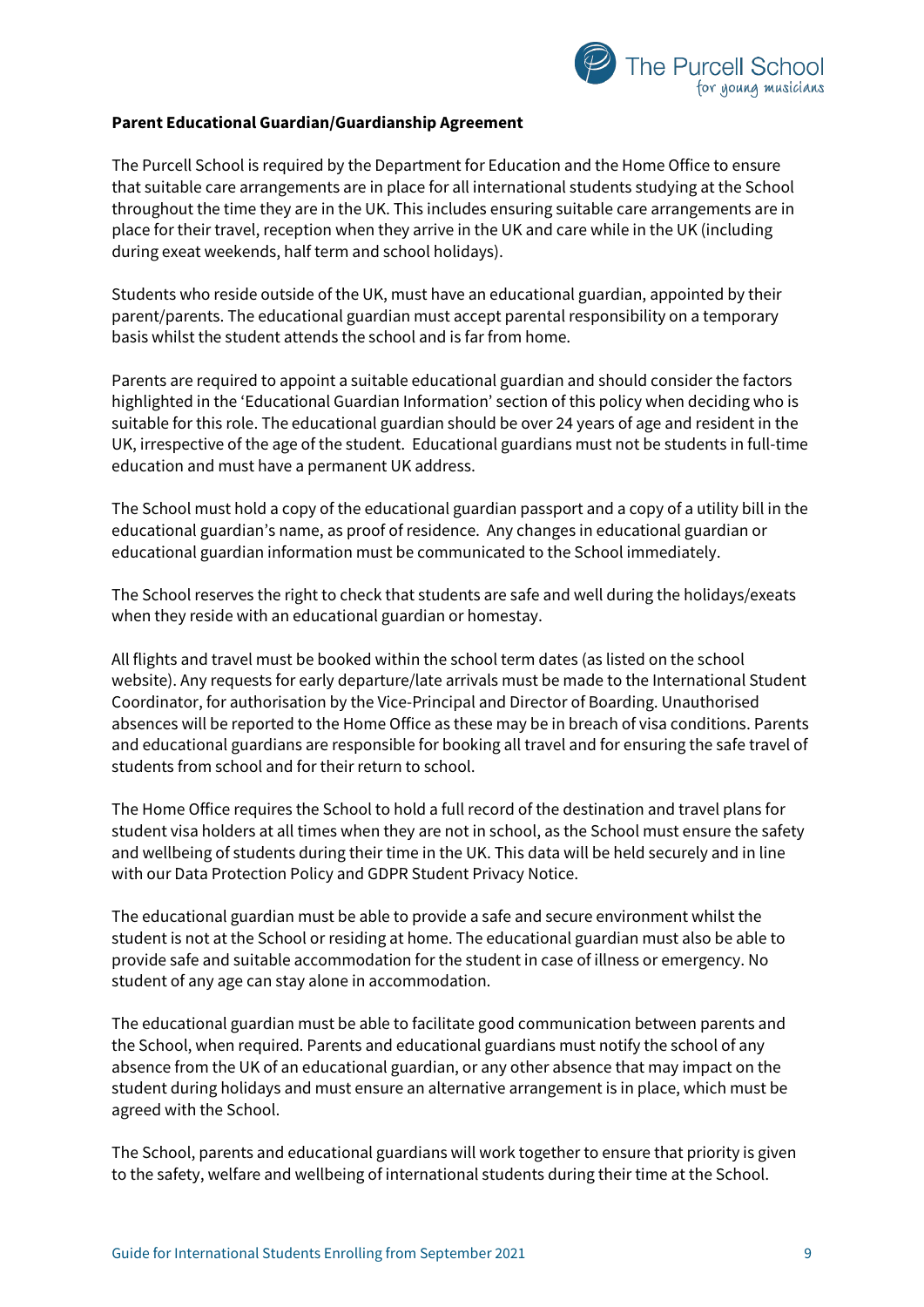

The Purcell School has the right to suspend a child from school studies if the parent(s) has no appointed educational guardian in place or if appropriate safe travel arrangements have not been arranged by the parent(s)/educational guardian.

By signing this agreement, I/we acknowledge and confirm the following:

- 1. I/we have received a copy of the Guide for International Students 2021 and have fully read, understood, and agree to the guidelines in relation to educational guardians;
- 2. I/we have read, understood and agree to this Parent Educational Guardian Agreement;
- 3. I/we will/have notified the School of the appointment of the Educational Guardian;
- 4. I/we will/have completed and returned the Educational Guardian Contact Form to the School;
- 5. I/we will notify the School immediately of any changes to the information provided on the Educational Guardian Contact Form or in the guardian's circumstances, which may result in a change.

**\_\_\_\_\_\_\_\_\_\_\_\_\_\_\_\_\_\_\_\_\_\_\_\_\_\_\_\_\_ \_\_\_\_\_\_\_\_\_\_\_\_\_\_\_\_\_\_\_\_\_\_\_\_\_\_\_\_\_**

**\_\_\_\_\_\_\_\_\_\_\_\_\_\_\_\_\_\_\_\_\_\_\_\_\_\_\_\_\_ \_\_\_\_\_\_\_\_\_\_\_\_\_\_\_\_\_\_\_\_\_\_\_\_\_\_\_\_\_**

**Signed by Signed by**

(SIGNATURE) (SIGNATURE)

(PRINT NAME) (PRINT NAME)

(DATE) (DATE)

**\_\_\_\_\_\_\_\_\_\_\_\_\_\_\_\_\_\_\_\_\_\_\_\_\_\_\_\_\_ \_\_\_\_\_\_\_\_\_\_\_\_\_\_\_\_\_\_\_\_\_\_\_\_\_\_\_\_\_**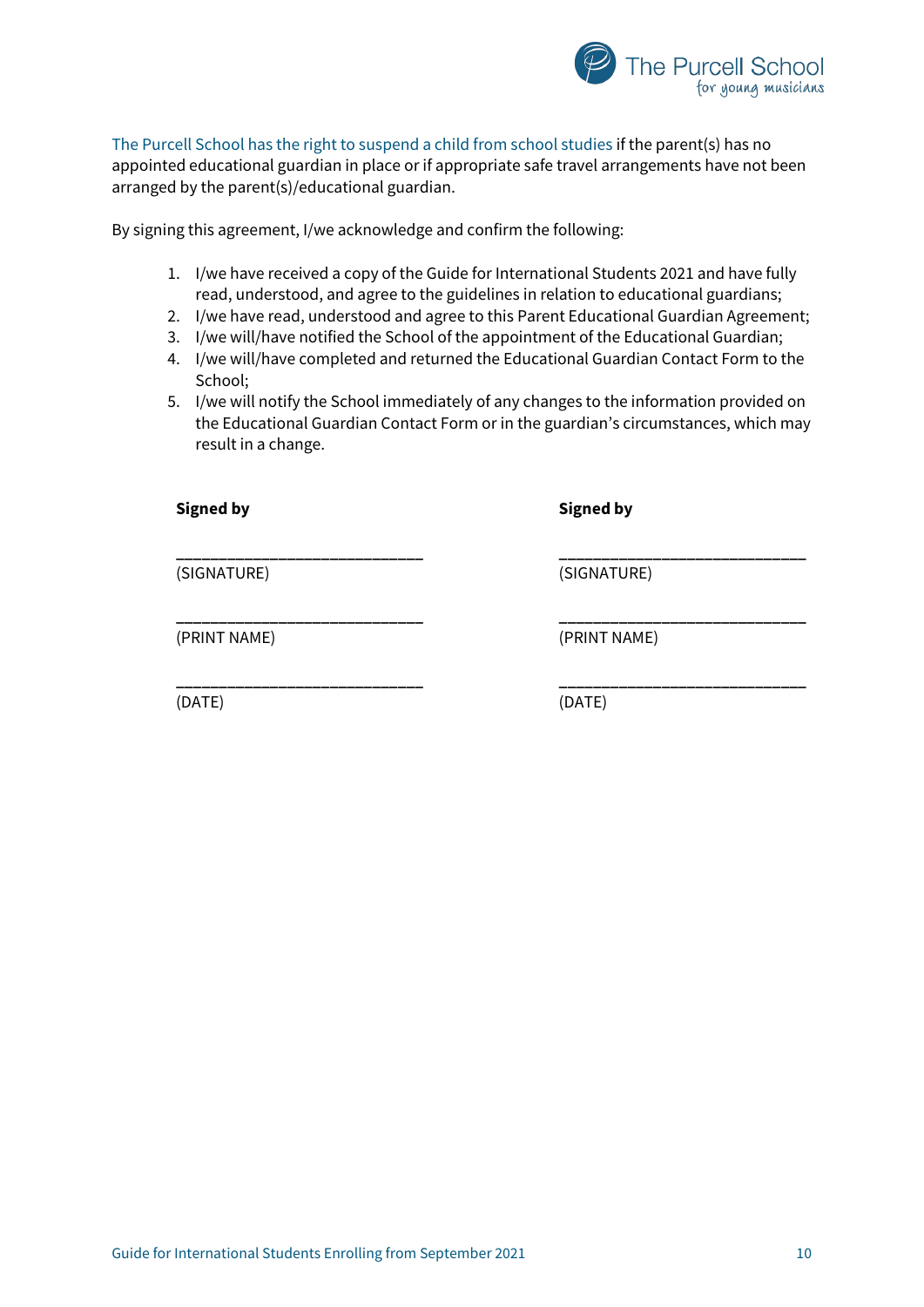

## <span id="page-10-0"></span>**Educational Guardian Contact Form**

Parents are required to fill in an **Educational Guardian Contact Form** giving all details concerning the educational guardian they have appointed for their child.

Details will be kept on record.

Parents must undertake to inform the appointed educational guardian of the role of an educational guardian and the responsibilities required of them.

**The Purcell School has the right to suspend a child from school studies if the parent(s) has no appointed suitable educational guardian in place or if appropriate safe travel arrangements have not been arranged by the parent(s)/educational guardian.**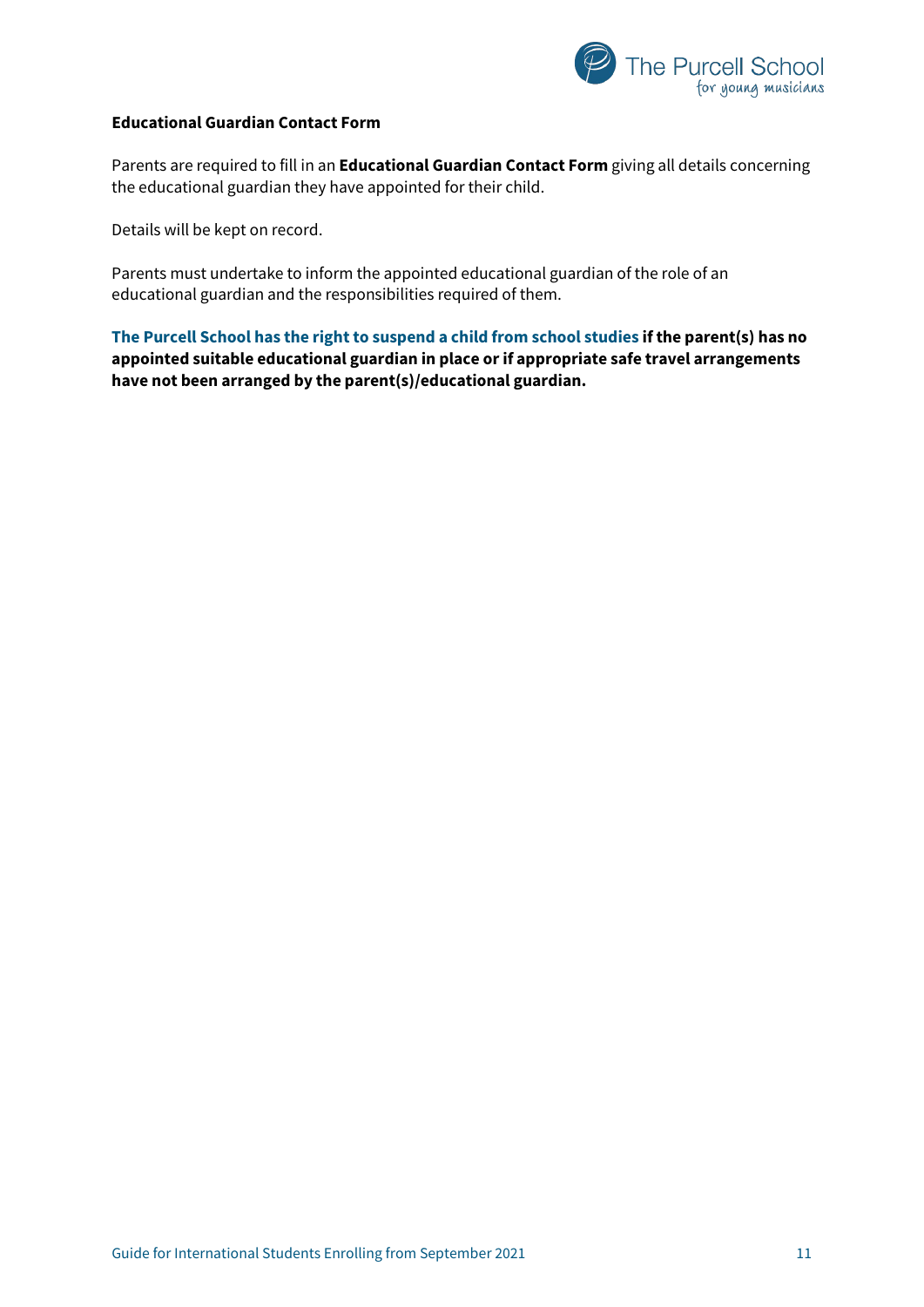

## **Educational Guardian Contact Form**

| <b>Name of Student</b><br>(PLEASE PRINT)                                    |  |
|-----------------------------------------------------------------------------|--|
| <b>Name of Guardian</b><br>(PLEASE PRINT)                                   |  |
| <b>Relationship to the Student</b><br>(AGENCY / RELATIVE / FAMILY / FRIEND) |  |
| <b>Permanent UK Address</b>                                                 |  |
|                                                                             |  |
| <b>Email</b>                                                                |  |
| <b>Home Tel No</b>                                                          |  |
| <b>Mobile</b>                                                               |  |
| <b>Guardian Date of Birth</b>                                               |  |
| <b>Parent Name</b><br>(PLEASE PRINT)                                        |  |
| <b>Parent Signature</b>                                                     |  |
| <b>Date</b>                                                                 |  |
| <b>Guardian Name</b><br>(PLEASE PRINT)                                      |  |
| <b>Guardian Signature</b>                                                   |  |
| <b>Date</b>                                                                 |  |

**Please provide a colour copy of the guardian's passport details and a copy of a utility bill showing the guardian's name and address.**

**Return to:** Mrs Caroline Fletcher Address: The Purcell School, Aldenham Road, Bushey, Herts WD23 2TS Telephone: 01923 331100 Email: [overseas@purcell-school.org](mailto:overseas@purcell-school.org)